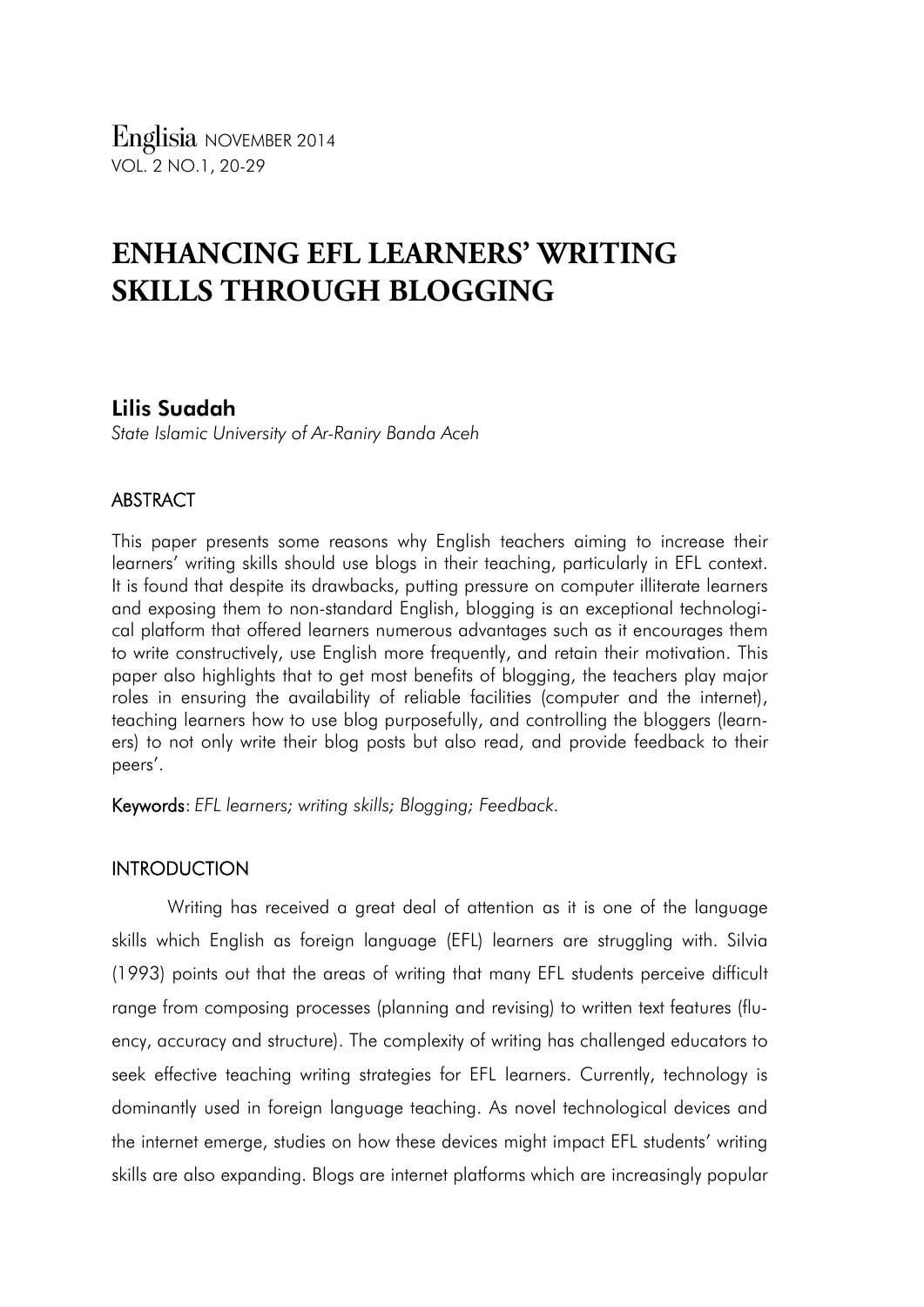in language classrooms. They are certainly not the latest innovation of the internet software. However, their influence on students' writing skills is still fervently debated. Some disagree with the application of blogs in language teaching because it could ruin EFL students' language development (Kikuchi, 2008). Hence, this essay will critically discuss some controversial arguments on the application of blogs in teaching writing for EFL learners. It will also argue that blogging benefits EFL learners to improve their writing skills because it encourages learners to write productively, exposes them to English language use and improves their motivation.

#### **DISCUSSION**

The term blog is defined differently. Du and Wagner (2005) define a blog as an electronic journal kept by an author, who regularly updates the journal (known as blogging). Rettberg (2008), on the other hand, defines a blog as a frequently updated Web site consisting of dated entries arranged in reverse chronological order. Both definitions indicate that an author of blogs serves two functions: as a writer and an organiser. The term blog or web log is often credited to Jorn Barger, who was one of the earliest bloggers in 1997 (Rettberg, 2008). Blogs have been used for different purposes; political, economic and educational. Blogs have served as a vehicle for political discussions and have been used to both educate and motivate the public about political issues. Economists have used blogs for gaining financial benefits in online trading. The application of blogs in foreign language teaching started in 2005 and it has been used to teach writing and reading skills (Bakar & Ismail, 2009). Along with studies that investigate the effectiveness of blogging in helping foreign language learners' writing, the majority of the findings support the benefits of blogging.

Firstly, using blogs has been presumed to be an effective way to encourage EFL students to write in English constructively (Bakar & Ismail, 2009). This means, learning writing does not happen through knowledge transfer from teachers to students but it occurs because students actively improve their writing skills through attaining, generating, analyzing, manipulating and structuring the information. Constructive writing is important as it could lead EFL students to improve their writing through a series of process which includes planning, writing, editing, posting and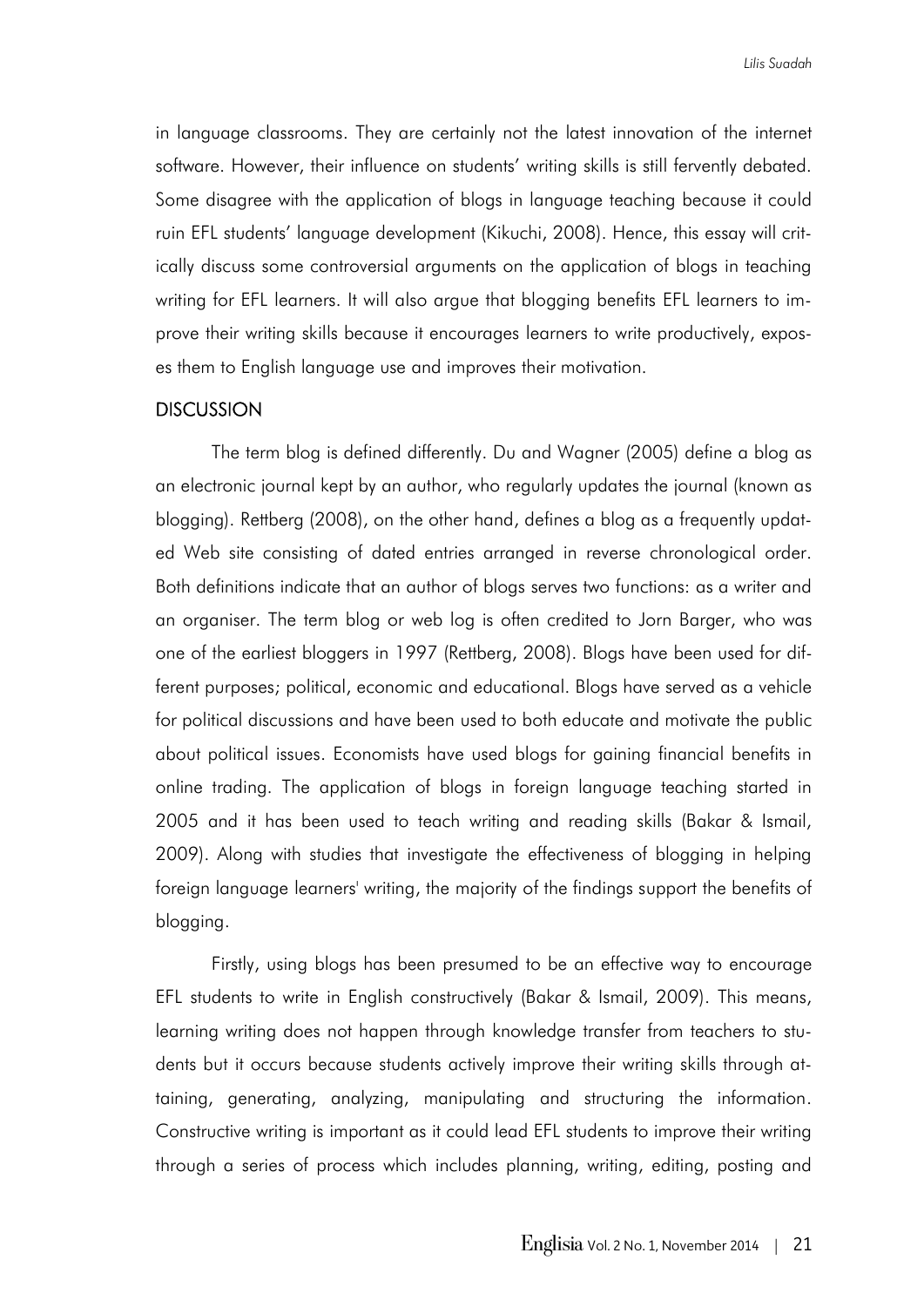receiving feedback (Bakar & Ismail, 2009). Learning through these steps is essential because of two reasons. First, it maintains information processing. Bruning, Schraw & Norby (2011) point out that students could store massive information in their brain and retain it longer when they learn it step by step. Second, through these processes, students have opportunities to deeply understand information and write it in a sophisticated way before publishing it in blogs (Du & Wagner, 2005).

Another feature of blogging that accounts for constructive learning is the presence of reciprocal feedback from teachers and students (Peyton & Staton, 2000). In a traditional learning method, in which learning solely takes place in a classroom, EFL students get feedback for their writing only from their teachers. On the other hand, when students learn writing through blogging, they could get feedback from many sources such as teachers, peers and general viewers. Feedback is important as it accounts for progressive writing. EFL students could use feedback to reflect what they have learnt and identify the areas of writing they need to improve (Ray & Coulter, 2008). One research that investigates 41 secondary school students in China who use blogs reveals that most of these students have positive perceptions toward blogging because of the presence of viewers or readers who persuade them to exhibit their writing skills (Bakar & Ismail, 2009). The readership in blogging also aids these students to write better because they are aware of the need to check grammar and spelling before posting their writing (Bakar & Ismail, 2009). This awareness could stimulate EFL students to have longer persistence in learning writing even though they are struggling with inadequate skills.

Using blogs is an example of constructive mixed-blended teaching. In this method, teachers teach their students in a classroom and integrate blogs or other technological templates as media for students to practice. Teaching writing takes places in two phases: initially teachers explain the theory of writing and give examples in a classroom and finally guide students to practice writing using blogs. The benefits of using mixed-blended teaching are allowing students to find the coherence of lesson in the class and in the real world (Garrison & Vaughan, 2008) and encouraging students to explore the concepts of their learning rather than simply follow series of steps dictated by teachers (Du & Wagner, 2005). A study that investigates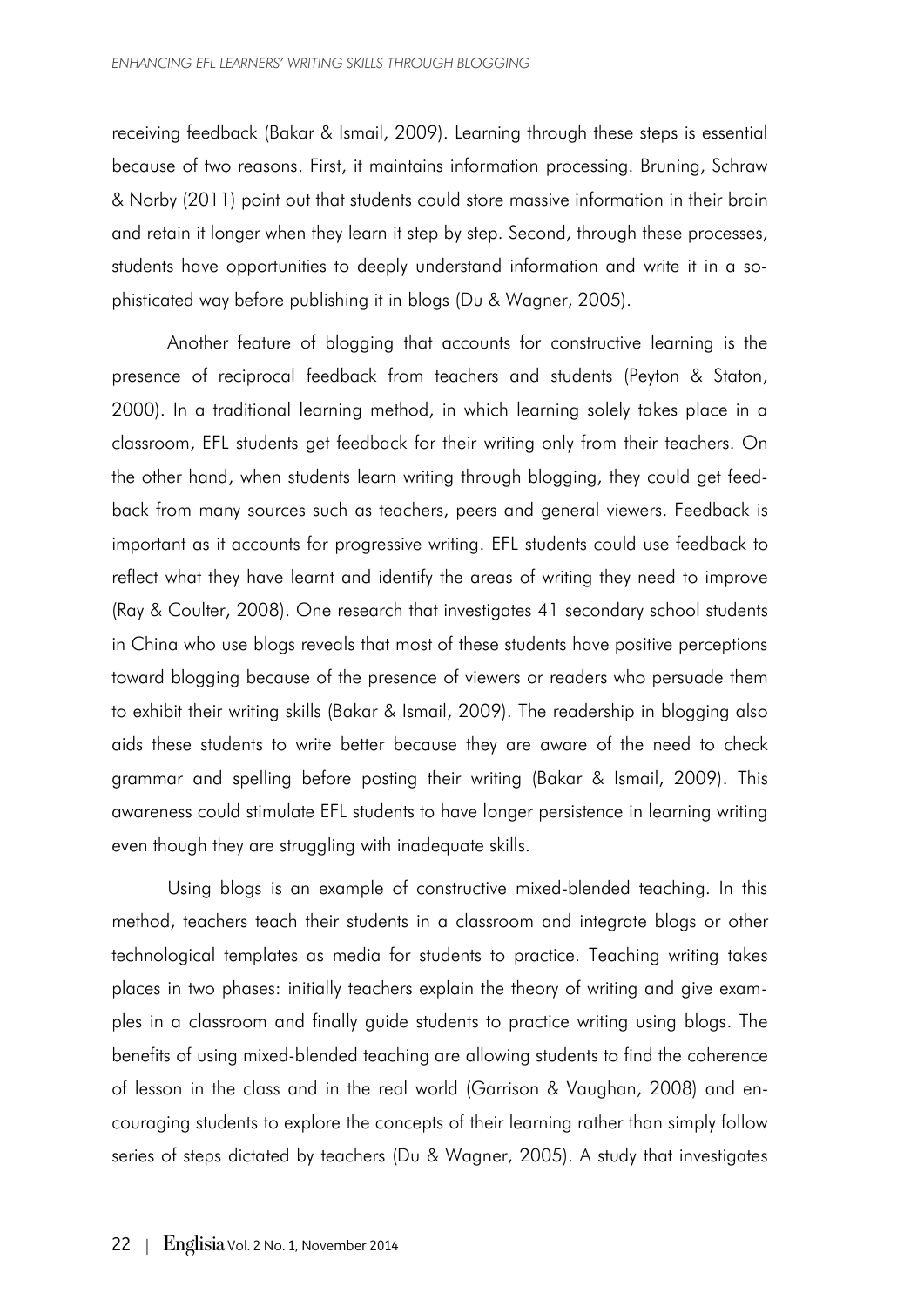teenagers in Hong Kong who learnt writing through blogging confirms that using blogs has helped these students write well because they could learn individually or collectively (Ward, 2004). In the study, the students designed their own blogs or used group blogs to practice writing within six months. The study reveals that the use of blogs has strengthened students' relationship with peers and enhanced their selfconfidence to write in English. This might happen because these students perceive learning more authentic, meaningful and frequent.

Using technology such as blogs also benefits teachers in an EFL context in a way that they could create teaching materials that suit particular local needs without solely relying on textbooks recommended by government or institutions (Hess, 2001). However, integrating blogs in a foreign language classroom would not be successful unless students are willing to devote their time to self-study by using computers and the internet. The opponents of blogging argue that blogs are not applicable for students who live in remote areas where the access to computers, printers and the internet are limited (Mitchell, 2010). Other students that could be disadvantaged are those who are not very proficient in English. Instead of enjoying learning through blogging, these students could feel under pressure to use blogs by considering that their friends and other people would read their post (Leki, 1992). This feeling could cause them to lack confidence to write in English or to be apprehensive of making mistakes. The anxiety of making mistakes is another serious problem because students would never be able to write in English without practicing to use it. A study investigating 40 Japanese students learning writing through blogging shows that at the end of the class only two students continued using blogs. This happened because most of them were not confident enough to post their writing (Kikuchi, 2008). However, this finding is not sufficient to conclude that using blogs is ineffective. Rather, teachers should seek for a solution to make blogs effective learning tools and to diminish student's feeling of writing anxiety.

Writing anxiety can be minimized through collaborative learning (Leki, 1992). Teachers could ask reluctant students to create and organize blogs in groups. This task would encourage each student to contribute in blogs as well as support each other. Blogs are web tools that allow EFL students to practice writing individually or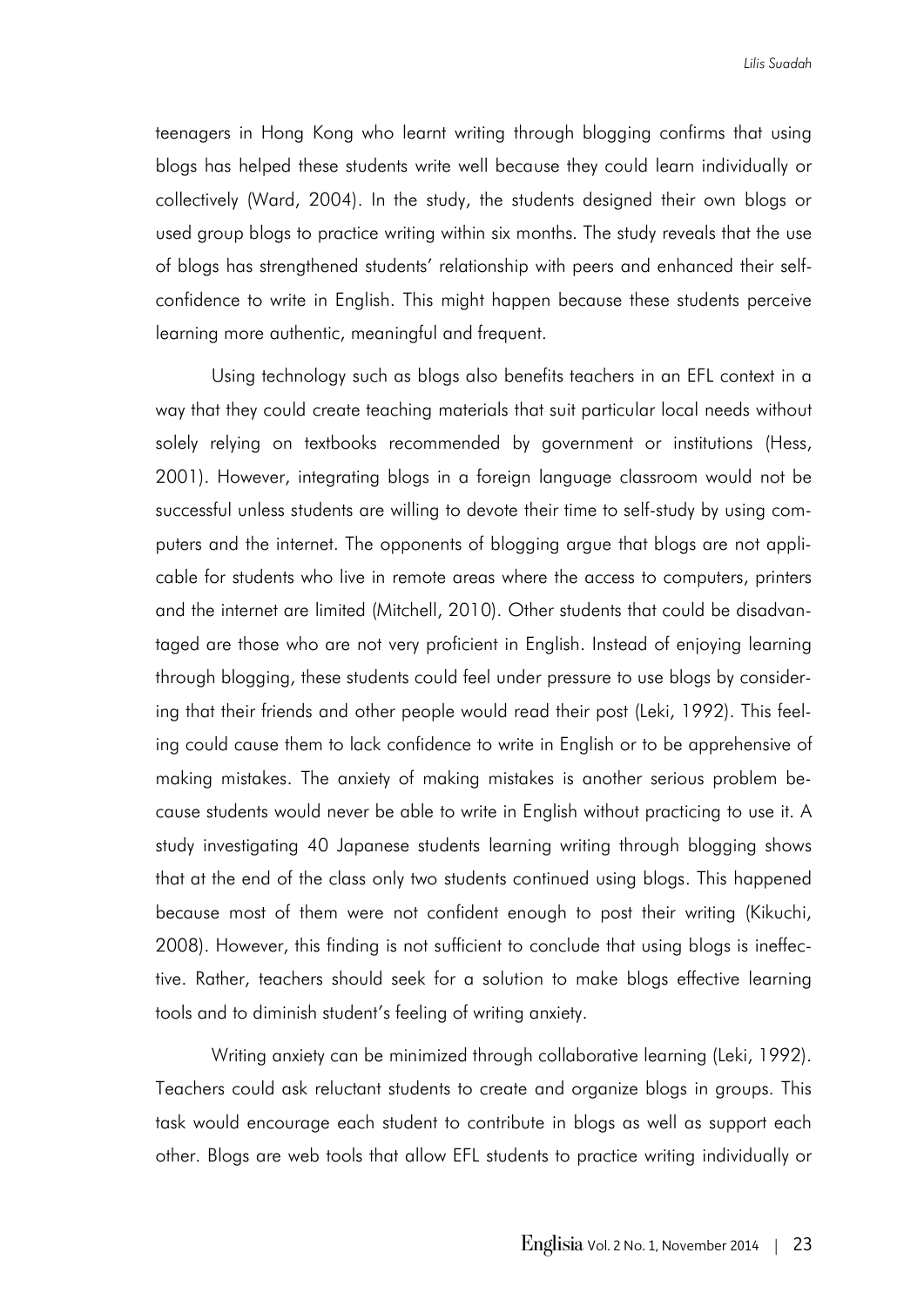to work in teams. More importantly, blogs have different varieties that serve different functions. Soares (2010) points out that blogs comprise three types; tutor blog, learner blog and class blog. The first type of blogs is managed by teachers. It is used to update parents and students about their school and classroom. A learner blog, on the other hand, is controlled and organized by individual students. It resembles online journals or portfolios. Students could use this blog to express and archive their experiences and opinions. The last type of blog, the class blog, is maintained by teachers and students. This could function as a medium where students post assignments and share information. Based on the varieties of blogs, it seems that teachers in an EFL context have alternatives to choose blogs that could effectively accommodate students with different writing levels.

Secondly, besides encouraging students to write constructively, blogging also exposes EFL students to language use. In a foreign language context, students learn writing in a minute amount of time. In Indonesia, for example, students learn English for only two hours per week. Moreover, English writing is used in certain domains such as at schools and in some international institutions. This means EFL students lack exposure to the language. However, the use of blogs offers some strategies to cope with this problem. First, EFL students could use blogs as a medium to engage with language without time limitation. Students could access their blogs at any time as long as they have the internet connection. Second, foreign language learners could communicate with people either inside or outside classroom in a meaningful way (Pinkman, 2005). They could heighten the sense of community in their classroom through online interaction and receive feedback from peers and teachers. They could also interact with general readers including native speakers. Further than that, while blogging, the bloggers' roles are as consumers and producers of writing (Kelly, 2008). This means, they not only read other bloggers' writing but also produce their own and share it with others. Rettberg (2008) describes the roles of bloggers with two analogies: "journalists and opinionists". Both of these words reflect that bloggers are autonomous writers who have capabilities to search information from many sources independently, report their findings creatively and publish it in blogs. As a result, using bogs is beneficial because it exposes EFL students to use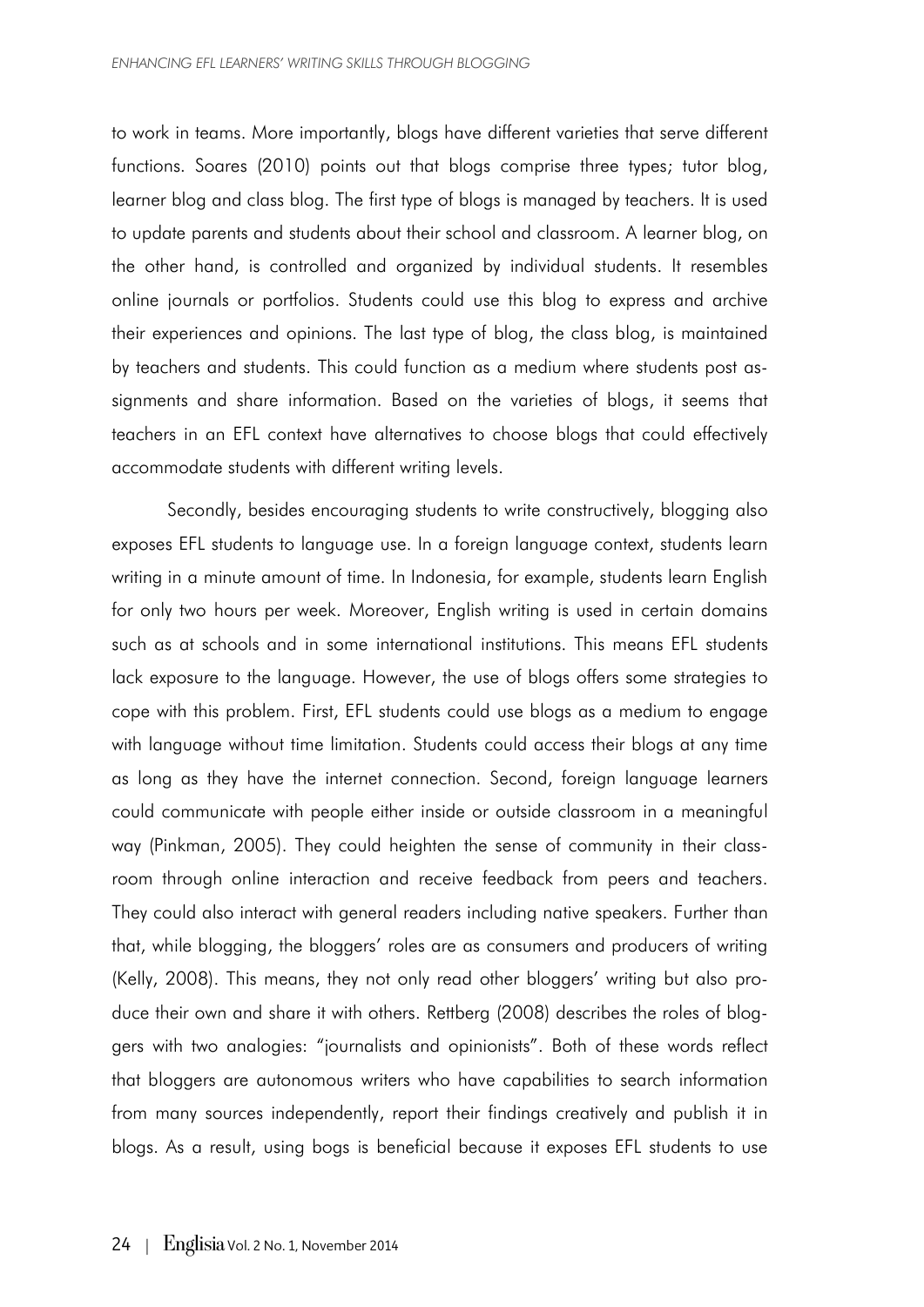language more frequently and it also develops students' autonomy. Anderson (2005) proposes that novices could only improve their expertise by deliberate practice. In other words, the more students write on their blogs and make use of feedback, the more likely they will be able to improve their writing skills.

However, there are some constraints that may hinder students' learning writing through blogging. Blogs could be intentionally hacked and accidentally deleted (Wrede, 2003). If this is the case, the learning target may not be achievable since the students would no longer be able to operate their blogs. Blogging is also claimed to cause EFL students to indulge in slippery writing (Kikuchi, 2008). It means, learners could possibly read the writing that contains jargon and nonstandard language. As a result, they could adopt or use inappropriate language in their own writing. Hence, it is assumed that blogs could improve students' fluency in writing but it decreases the accuracy. The major constraint in applying blogs in class is the absence of feedback. The use of blogs would be meaningless if students or bloggers could not get any feedback on how their writing skills have developed. Based on this constraint, the teacher should encourage students to actively make posting and give feedback for their peers' writing.

Finally, blogs are exceptional internet platforms that can enhance students' motivation in writing (Richardson, 2009). Blogs have some functional features such as interesting templates, comment and sharing sections. EFL students could use these features to draw readers' interests to visit their blogs and leave comment for their writing. The use of blogs could also cater variety of students' learning styles (Ward, 2004). For example, visual learners could use blogs to improve writing through the visual features such attaching photos and emoticons. Auditory learners could use audios or videos to make their learning more interesting. Alexander (1994) points out that the most powerful and positive learning outcomes occur when the task given match with students' interests (cited in Mclnerney & McInerney, 2006).

There are two approaches that teachers can use to enhance EFL students' motivation to write in English (Campbell, 2005). First approach is guiding students to extrinsic motivation such as grade or appraisal. For example, teachers could ask students to create a blog and use it to practice writing. This task is then assessed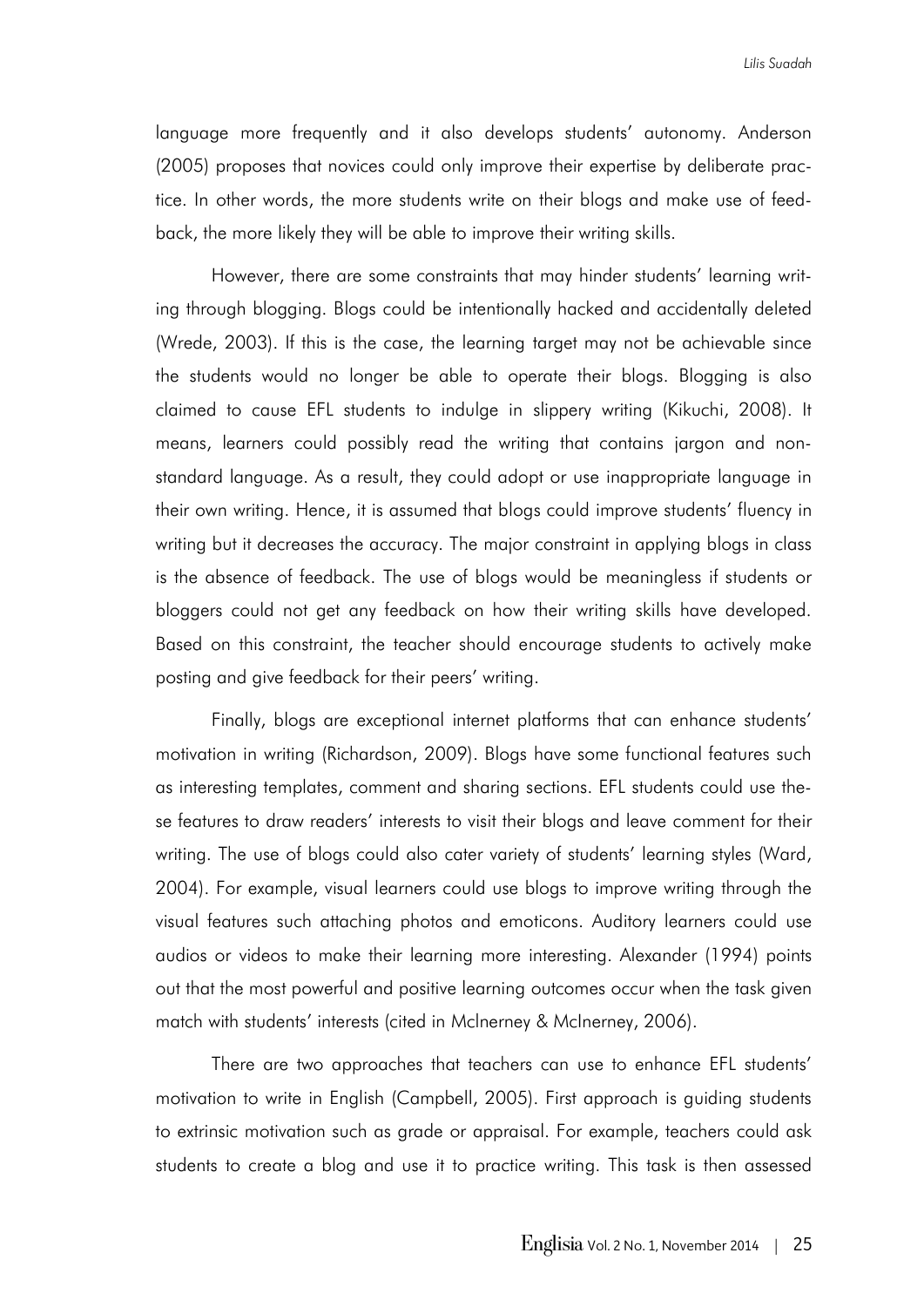based on the number of posts, comments and the quality of their writing. A second approach is to simulate students' intrinsic motivation. For example, students might be assigned to voluntarily write their experiences on their own blogs. This task aims to stimulate students to practice writing more frequently. Campbell (2005) points out that the extrinsic approach is less efficient because students could stop using blogs when appraisals or grades are no longer given. Pinkman (2005) supports this argument. Based on his investigation on twenty university student's attitudes toward using blogging, he found that the students acknowledged learning through blogging was useful to help them with writing, especially when the teacher assigned them to organize a blog in team and this assignment was graded. However, many of these students quitted blogging after the task was finished. This indicates that encouraging students to use blogs through external motivation mechanism will not always lead to the constant use of blogs.

Intrinsic motivation, on the other hand, seems to generate more powerful impacts on students' motivation to write. This happens because students are aware of the benefits of blogging for their learning. There are two specific dimensions of intrinsic motivation: self-efficacy and sense of ownership (Bruning, Schraw & Norby, 2011). Self-efficacy directly links to students' behavior (Bruning et al., 2011). When EFL students believe that they have ability to write or to organize blogs, they will have positive attitudes toward blogging. Students may also use blogs to deepen their understanding of tasks or materials they have learnt in the class. This could lead students' willingness to practice writing, sharing with others and using technology in order to improve their skills. However, the problem is not all students have high selfefficacy. Reluctant students seem to have low self-efficacy which may be influenced by some factors such as teaching strategies or instructions, task difficulties, peers and teachers' attitudes (Bandura, 1986 as cited in Bruning et al., 2011). Referring to this theory, teachers could support reluctant students to improve their learning by eliciting supportive learning environment as well as solid relationship between teachers and students. In addition to self-efficacy, writing in the public, yet controlled environment of a blog, could also develop unique sense of ownership (Barton, 2005) in which the authors of blogs tend to manage their blogs in a more controlled manner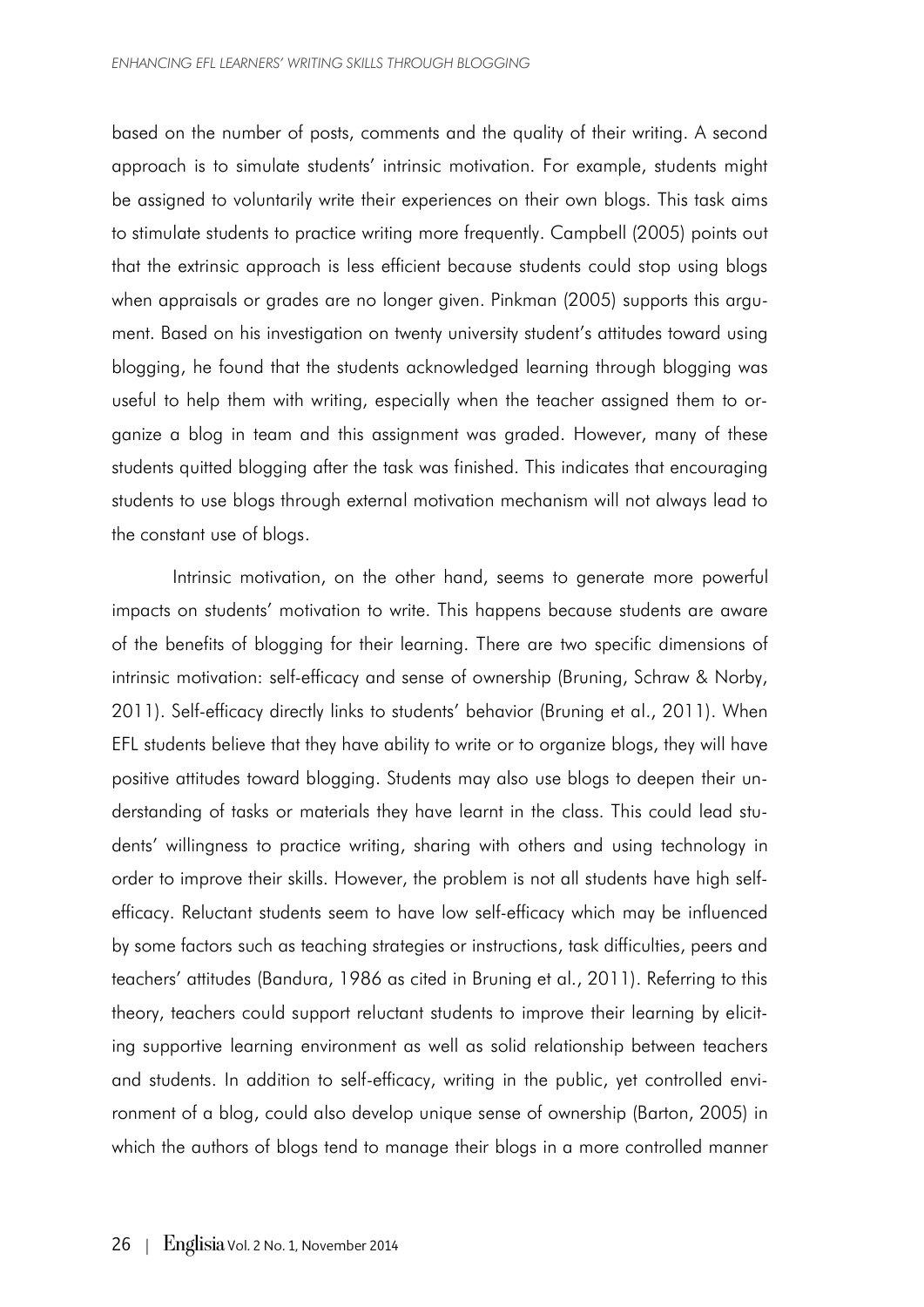to attract the readers' attention to visit their blogs and to leave some comments (Bakar & Ismail, 2009). For example, in spite of only posting their writing, the students could also upload some photos and videos to make their blogs more interesting.

However, there are some considerations that teachers should take into account in order to help EFL students improve their writing through blogging (Richardson, 2009). Before integrating blogs into a writing lesson, the teachers should familiarize themselves with blogs, check the availability of the internet and train students in how to operate blogs. The goals of the lesson should also be specified, unless the use of blogs will be meaningless. The teachers also need to control students' performance, encourage students to provide feedback and keep them safe. Safety is one crucial point that teachers need to consider because students could possibly interact with many general bloggers outside of class. Therefore, it is very important that teachers give clear instruction about how to use the blogs in the lesson. They should also give clear guidelines about how often students should post, how long the posts should be, how many hyperlinks should be included in each post and what is inappropriate to write (Ferdig & Trammell, 2004 as cited in Richardson, 2009). In cases where students are assigned to conduct research and then post their findings in the blog, they should be required to link to their sources when possible, to avoid the temptation of plagiarism.

#### **CONCLUSION**

From the above discussion, it can be concluded that teachers can use blogs to help students write constructively, promote student's autonomy and enhance their motivation. Blogging could be a solution for writing problems that many foreign language learners are struggling with. EFL learners could improve their fluency by frequently post their writing on blogs. However, the accuracy element cannot be simply obtained through blogging. Hence, EFL learners need extra self-study time to acquire this skill. Moreover, teachers who aim to integrate blogging in their teaching need to be aware of their students' need, teaching context and learning goals in order to get the most benefits of using blogs in their teaching. Blogging seems to be very beneficial to help the students improve their writing skills as long as teachers use it purposefully in the lesson.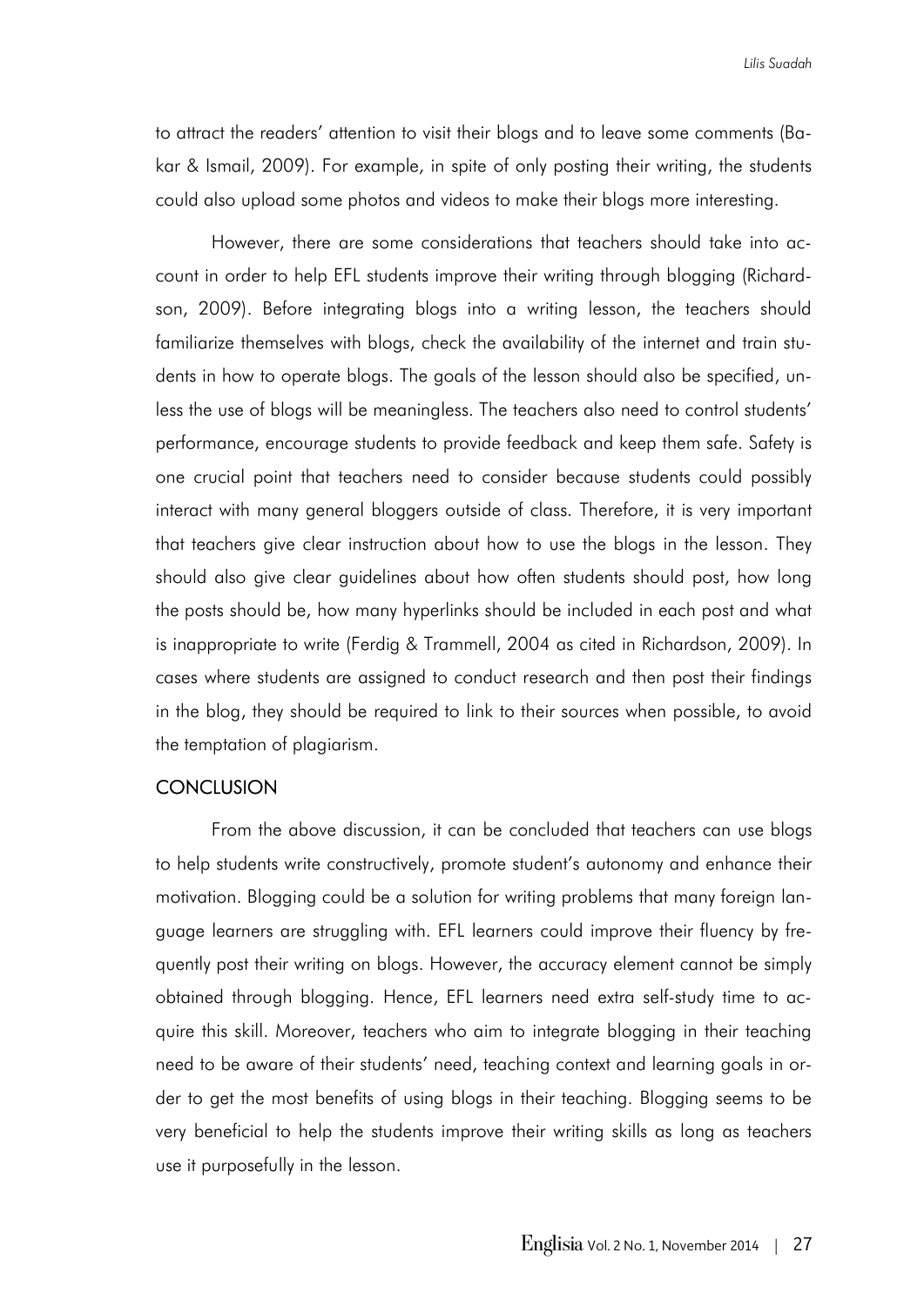### **REFERENCES**

- Anderson, J. R. (2010). *Cognitive psychology and its implications* (7th ed.). New York: Worth.
- Bakar, N., & Ismail, K. (2009). Using blogs to encourage ESL students to write constructively in English, *AJTLHE*, 1(1), 45-57.
- Barton, M. D. (2005). The future of rational-critical debate in online spheres. *Computers and Composition,* 22(1), 177-190.
- Bruning, R.H., Schraw, G.J., Norby, M.M. (2011). *Cognitive psychology and instruction* (5<sup>th</sup> ed.). Boston: Pearson.
- Campbell, A. P. (2005). Weblogs for Use with ESL Classes. *The Internet TESL Journal, I* (2). [Online]. Retrieved March 15, 2012, from http://iteslj.org/Techniques/Campbell- Weblogs.html.
- Du, H. S., & Wagner, C. (2005). Learning with weblogs: an empirical investigation. *Paper presented in the 38th Systems sciences Proceedings*. Minoa: Honolulu: University of Hawaii.
- Garrison, D.R. & Vaughan, N.D. (2008). *Blended Learning in Higher Education: Framework, Principles, and Guidelines*. San Francisco: Jossey-Bass.
- Hess, H.V. (2001). Online learning systems as mediation between cyberspace and learners. *GFL Journal*, 1, 29-42.
- Kikuchi, K. (2008). Investigating the use of social networking services in Japanese EFL classrooms, *The JALT CALL Journal*, 4(1), 40-52.
- Leki, I. (1992). ESL composing: Strategies and perceptions. In B. Leeds (Ed.), Writing in a Second language: *Insights from first and second language teaching and research* (pp. 55). Longman: Addison-Wesley).
- McInerney, D. M., & McInerney, V. (2006). *Educational psychology: Constructing learning* (4<sup>th</sup> ed.). Sydney, Australia: Prentice Hall.
- Mitchell, G. (2010), Introducing an EFL course website and blog to extend student engagement and learning. JAPAN JOURNAL, 38, 53-61.
- Peyton, J. K., & Staton, J. (2000). Published Works about Dialogue Journal Research and Use: *Dialogue Journal Bibliography*: Retrieved April 24, 2012, from http://www.ca.org/ncle/dialoguej.htm.
- Pinkman, K. (2005). Using blogs in the foreign language classroom: Encouraging learner independence. *The JALT CALL Journal,* 1(1), 12-24.